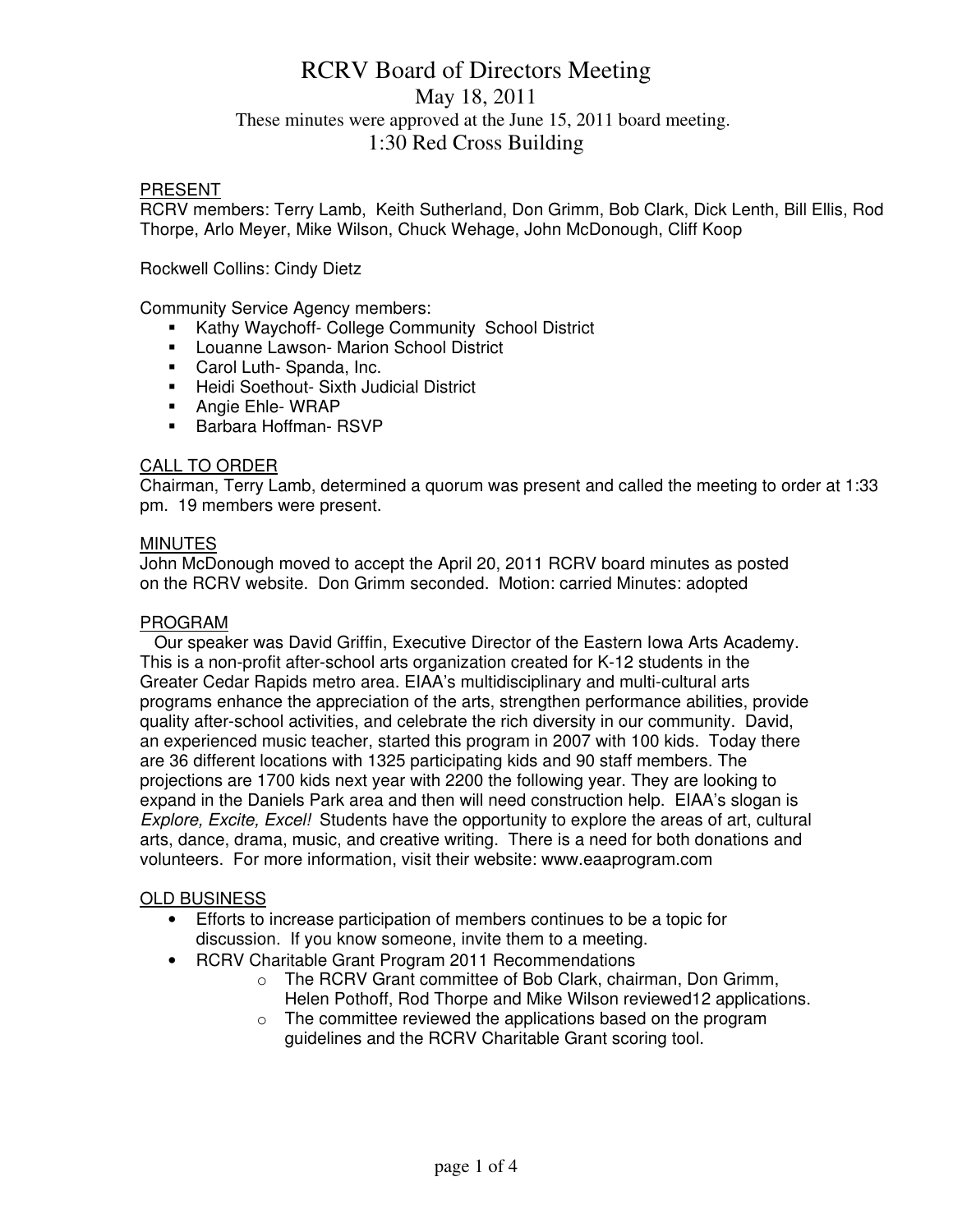# RCRV Board of Directors Meeting May 18, 2011

These minutes were approved at the June 15, 2011 board meeting.

o The following is the recommendation of the committee;

| Agency                                 | Award   | <b>RCRV Sponsor</b> |
|----------------------------------------|---------|---------------------|
| <b>Mercy Medical Center</b>            | \$2,000 | Don Grimm           |
| New Horizons                           | \$2,000 | Cliff Koop          |
| St. Luke's Health Care Foundation      | \$2,000 | John McDonough      |
| Novak Elementary school                | \$2,000 | Jim Green           |
| <b>College Community Prairie Point</b> | \$1,000 | Terry Lamb          |
| Prairie Ridge Elementary, Level 3      | \$1,000 | Terry Lamb          |
| classroom                              |         |                     |

- o The board voted to accept the recommendations of the committee.
- o Cindy Dietz verified the eligibility ( Non-profit status)
- o The sponsor for each application submission is to notify their applicant of the results.
- $\circ$  Presentation of awards will be at the June 15<sup>th</sup> board meeting
- Keith Sutherland, Vice Chairman, highlighted the proposed changes in the bylaws
	- o Gender neutral language
	- o Description of the Executive committee and duties
	- o Description of the Functional directors' positions and duties

# **The proposed by-laws are posted on the RCRV website and will be voted upon at the June meeting.**

ROCKWELL COLLINS REPORT: Cindy Dietz reported on the following information:

- Education Reform Summit is July 25 & 26 at Hy-Vee Hall in Des Moines. If you are interested in attending, please contact Cindy.
- Kick-off Breakfast will be Friday, August 19 at 7:30am.
- The Lego World Championship was held in St. Louis. Rockwell maintained an exhibit booth during this time.
- Rockwell is involved in creating a STEM network in the state.

# PARTNER AGENCY REPORTS-

### **1 . Louanne Lawson- Marion School District**

 In the fall at the high-school, Marion is launching a new program " Project Lead the Way". They need volunteers that have CAD and design experience to talk to the students about engineering design principles. They would also like engineers to talk to the students about what engineers do. Please contact Louanne if you are interested.

### **2. Carol Luth- Spanda, Inc.**

 Spanda, Inc will have a booth at the Downtown Farmers' Market and also be part of Relay for Life. Auditions are continuing for Spanda Inc's Talent Fest.

### **3. Heidi Soethout- Sixth Judicial District**

Heidi announced it was Americorp Week and important to recognize all National Service programs.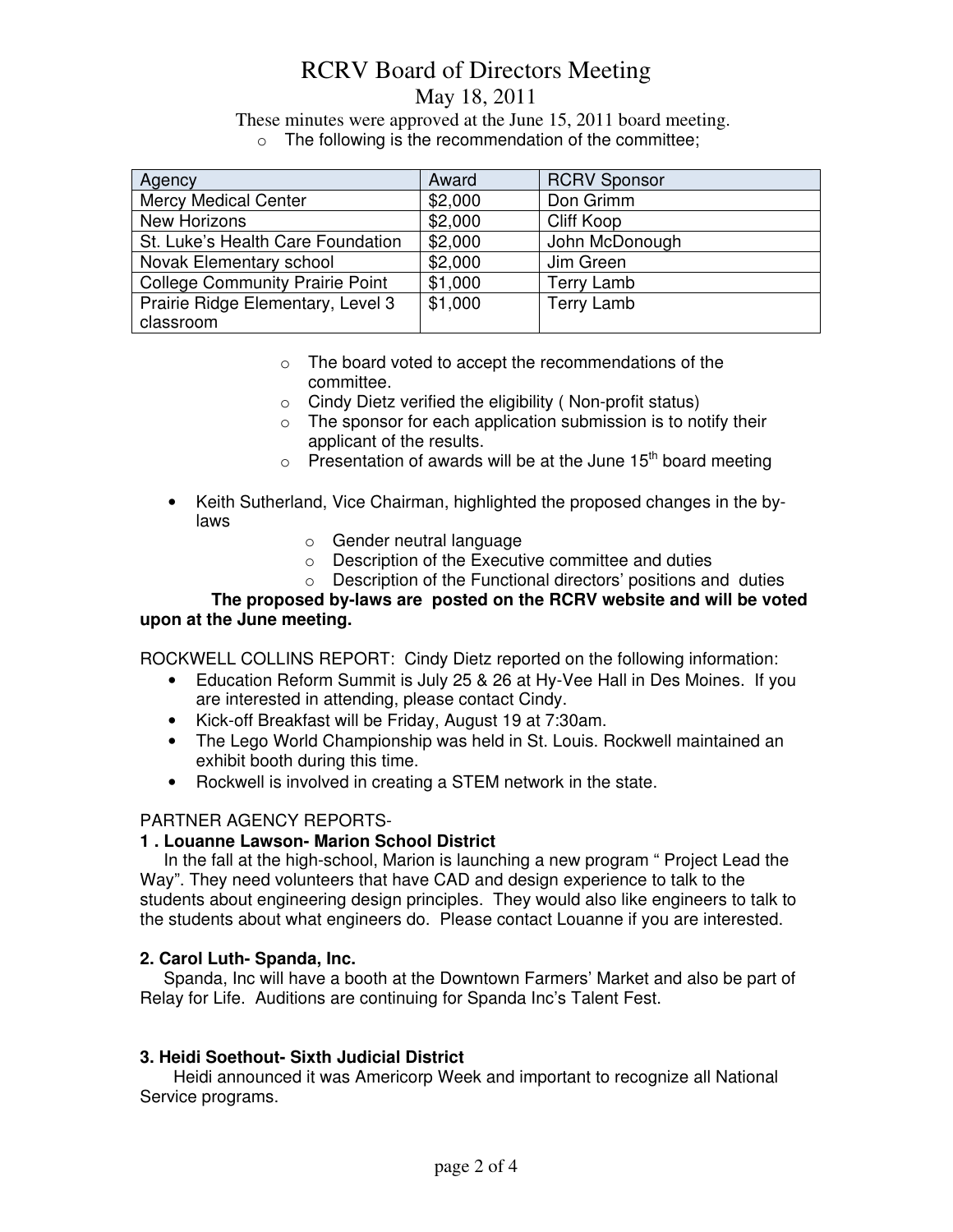# RCRV Board of Directors Meeting

May 18, 2011

These minutes were approved at the June 15, 2011 board meeting.

# **4. Angie Ehle- WRAP**

 In the queue are 13 ramps to build and 3 tear downs. Three ramps have been completed. Ten current and new designers attended Joe Wells' class on ramp design.

# **5. Barbara Hoffman- RSVP**

 Barbara gave an update on RSVP's funding through the Corporation of National and Community Service

- $\checkmark$  2% rescission that all domestic agencies received will be absorbed in non-grant activities
- $\checkmark$  20% cut to RSVP for FY2011 will be distributed evenly to all 800 RSVP organizations though in different ways
	- o For those already in 2011 grant year- extend grant 3 months to end of March.
	- o Those starting grants July 1 will be funded at 80% for 9 months

- United Way has pledged RSVP the difference and will fundraise for that amount

Stats:

- $\checkmark$  300 volunteers for 17,800 hours
- $\checkmark$  2 new RSVP volunteers- one senior dining, the other meals on wheels

# RCRV COMMITTEE CHAIR REPORTS

### **Community Projects- John McDonough**

- The Honor Flight to Washington DC for WWII Veterans was held on 4/26/11. Mike Wilson and Arlo Meyer were on the team that planned the activity. A good time was had by all!
- WRAP has an extensive backlog. We had a training class set up specifically to train folks who want to design ramps on what is required to occur. This included such items as legalities, strength, etc. It appears that we now have some new designers!
- The Governor Award program will be held at Linn-Mar this summer. RCRV will need to have at least 6 volunteers to handle usher and parking duties as in the past. Cindy Dietz indicated that she would again cover the cost of providing coffee and soft drinks for the event.
- We had a tremendous response to our request for applications for the RCRV Grant program. Bob Clark will announce the winners today and the Board will approve their selection.
- Again, we continue to support RSVP, Habitat for Humanity, GWAEA, Options of Linn County, the Catherine McAuley Center, the REACT Center, SCORE activities, Meals on Wheels programs, and Aging Services plus many more nonprofits.

If you can dream it, we can do it.

### **Data Base Committee Report- Jim Klein**

• Database was updated for obituaries from Wilma Shadle.